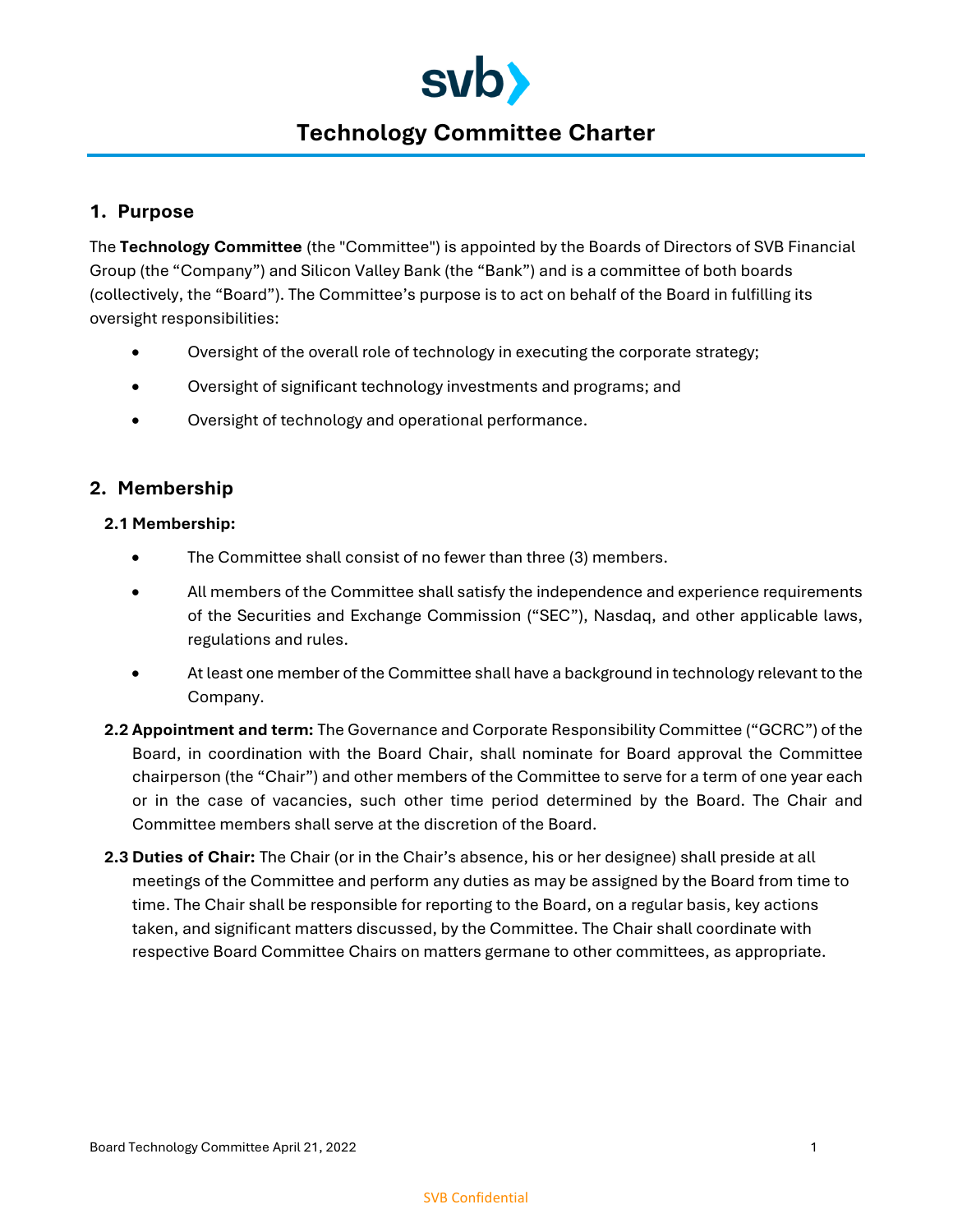# **3. Duties and responsibilities**

## **3.1 Strategy**

- **Strategy:** The Committee shall review and approve, annually, the Company's technology strategy and significant initiatives, in context of supporting the corporate strategy and goals.
- **Industry trends:** The Committee shall monitor and evaluate existing and future trends in technology that may affect the Company's strategic plans, internal operations, products and services, and distribution channels for products and services.

#### **3.2 Portfolio Oversight**

- **Investments:** The Committee shall review significant technology investments in support of the Company's technology strategy.
- **Major initiatives and programs:** The Committee shall review significant technology initiatives and programs to understand and assess rationale, business benefits, planning and resourcing and incorporation of relevant risk management frameworks and practices, and oversee management's progress in implementing these initiatives and programs.
- **Operations:** The Committee shall receive reports from management concerning the Company's technology operations including, among other things, software development, technical operations performance, major outages or customer disruptions, and technology architecture, as well as resources and staffing.

#### **3.3 Risk Management**

- **Risk management:** The Committee shall review, at least quarterly, steps taken by management to monitor and control operational risk exposures related to technology, including information security, fraud, vendor, data protection and privacy, business continuity and resilience, and cybersecurity risks. The Committee will coordinate these reviews with management, including the Chief Risk Officer, and with the Risk Committee of the Board and the Audit Committee of the Board, as appropriate. The Committee shall review and approve, as necessary and appropriate, the Company's significant operations and technology policies, including for information security, cybersecurity, and data privacy risk management.
- **Vendor management:** The Committee shall receive reports from management concerning the Company's vendor management program including, among other things, critical-vendor management and third-party risk management.
- **Internal controls:** The Committee shall review and discuss with management the quality and effectiveness of IT processes and internal control systems.
- **Issue remediation:** The Committee shall review significant risk management reports and findings of management (as supplemented by the Control validation program overseen by the Chief Controls Officer), internal audit and regulators, related to technology and operations, including management's remediation plans and progress against such plans.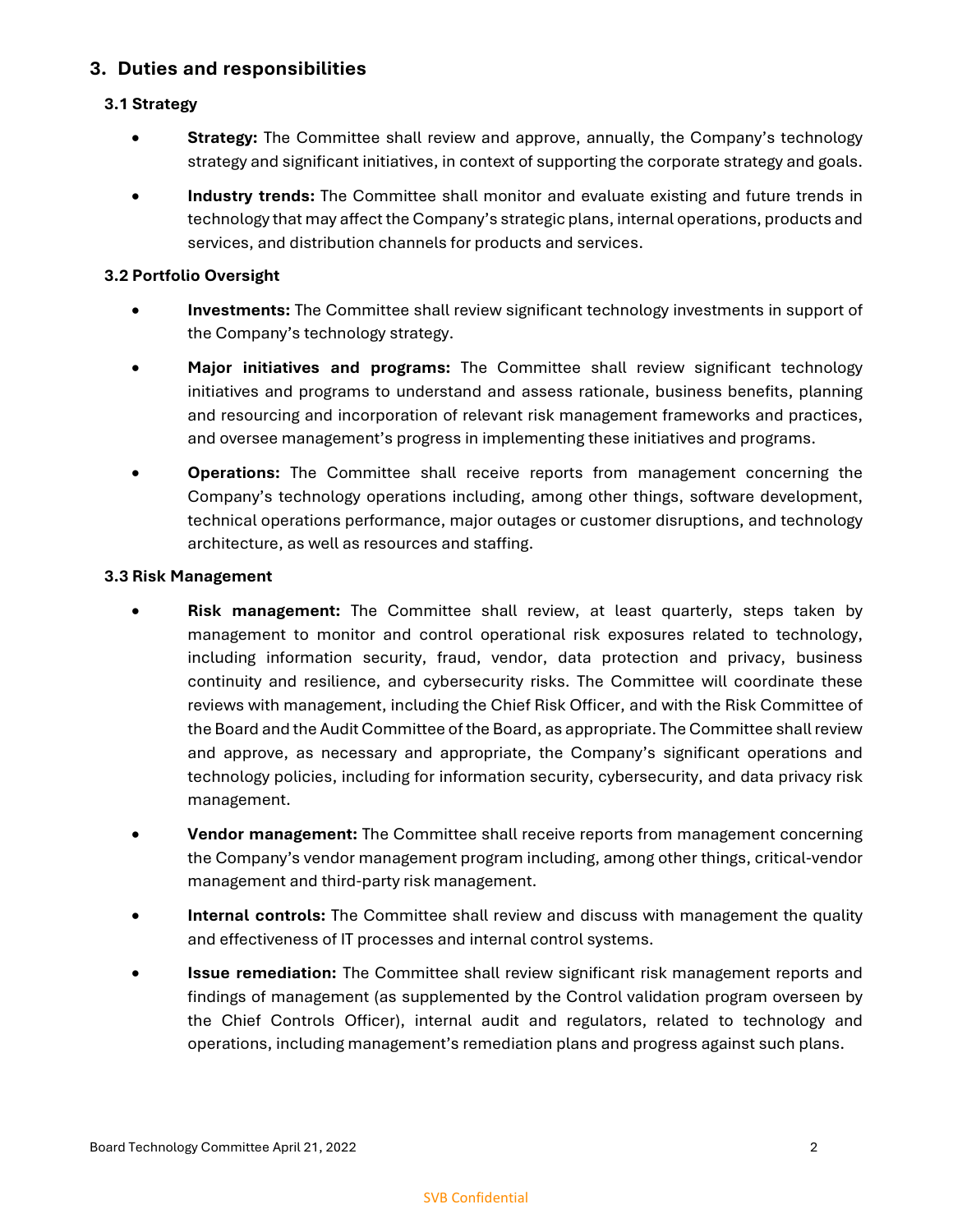#### **3.4 Other Delegated Responsibilities**

**•** Additional matters: The Committee shall carry out such other duties that may be delegated to it by the Board from time to time.

# **4. Meetings**

## **4.1 Meetings:**

- Meetings of the Committee shall be held at least quarterly at the time and place as the Board or Committee determines. Meetings may be held in-person or by telephone or video conferencing.
- A meeting of the Committee may be called by the Chair or any two members of the Committee.
- Agendas for meetings shall be set under the direction of the Chair.
- All determinations of the Committee shall be made by a majority of its members present at a duly convened meeting. In lieu of a meeting, the Committee may act by unanimous written consent.
- **4.2 Attendance:** The Committee may invite any director, officer or employee, any outside consultant or adviser, or other guest, to attend any meeting of the Committee or to meet with any members of the Committee at any time.
- **4.3 Executive sessions:** The agenda for each Committee meeting will provide time during which the Committee can meet separately in executive session with management, outside consultant or adviser, or other guest, and as a Committee to discuss any matters, as needed.
- **4.4 Procedures:** The Committee has the authority to establish its own rules and procedures for notice and conduct of its meetings so long as they are consistent with any provisions of the Company's or the Bank's bylaws that are applicable to the Committee.

## **5. Access to records, resources, and advisors**

- **5.1 Minutes:** The secretary of the Committee (or any designee of the Chair) shall maintain minutes and other relevant records of the meetings and activities of the Committee. The minutes shall be available for review by the Board and any regulatory agency having jurisdiction over the affairs of the Company or the Bank. At any time where the secretary is not present, the Chair shall act as secretary or designate an acting secretary of the Committee for the purpose of recording the minutes of actions taken at the meeting or executive session thereof.
- **5.2 Dependence on information:** In carrying out its oversight responsibilities, each Committee member shall be entitled to rely on the integrity and expertise of those persons providing information to the Committee and on the accuracy and completeness of such information, absent actual knowledge of inaccuracy.